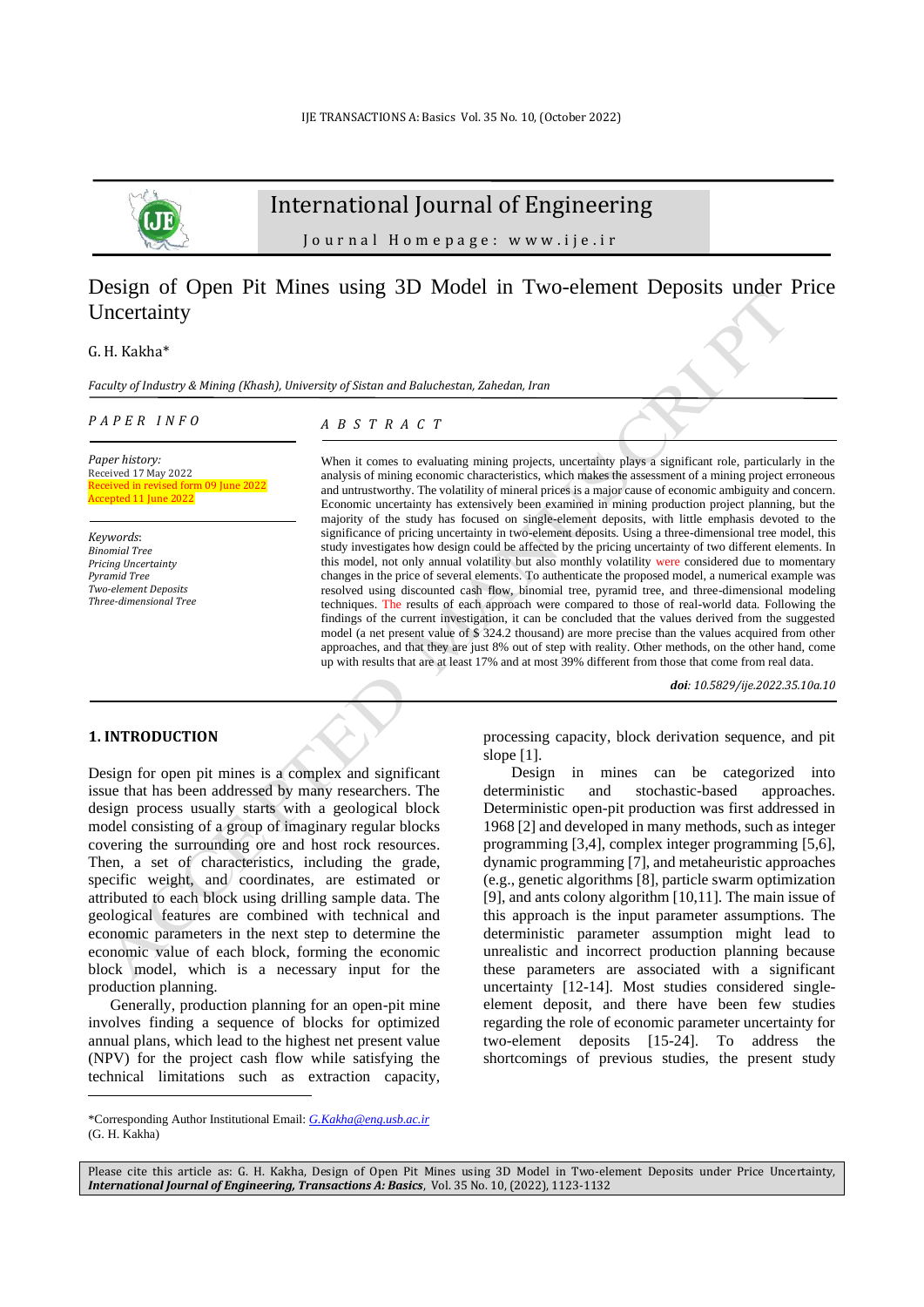investigates the design of two-element deposits under price uncertainty using the proposed 3D tree model.

#### **2. EXPERIMENTAL PROCEDURE**

Figure 1 depicts the stages that this article aims to take in order to accomplish the goals of this study.



**Figure 1**. The process diagram

## **2.1. The model proposed for modeling pricing uncertainty**

The binomial tree model is one of the most often used models for analyzing the discontinuously fluctuations of stock price. This model was first developed by Cox and Ross [25] to estimate the pricing stock uncertainty. Flexibility, accuracy, and speed in calculation are some of the advantages of the binomial tree model [26]. The structure of a binomial tree is formed of different branches and nodes. This model depicts all conceivable ways in which mineral prices might fluctuate throughout the project lifecycle. For each pricing node, it is seen how much the mineral was valued at that point in time. An illustration of a binomial tree is shown in Figure 2.





As can be seen, the number of nodes in each layer corresponds to the number of layers. These branches indicate various routes from one node to the next one, and every single one of them has its own probability and rate of rise or decline of related nodes. Ascending branches

have a probability of realization of  $P_r$ , whereas descending branches have a chance of realization of 1-Pr. If a node is linked to the ascending branch, the value of that node is multiplied by u to get the node's value. By the same token, the value of the nodes linked to descending branches is derived by multiplying the value of the preceding node by d. For the purpose of illustration, if the value of the node in layer No. 1 of Fig.  $2$  is  $S_0$ , the value of the node linked to the ascending branch and its probability of occurrence will be  $S_0u$  and Pr, respectively. Moreover, the value of the node connected to the descending branch and its probability of occurrence will be  $S_0d$  and 1- $P_r$  in that order. The equations below show how to figure out u, d, and the probability of  $P_r$  [25].

$$
u = \exp\left(\sigma\sqrt{\delta_t}\right) \tag{1}
$$

$$
d = \frac{1}{u} = \exp(-\sigma\sqrt{\delta_t})
$$
 (2)

$$
P_r = \frac{(1+r_f)-d}{u-d} \tag{3}
$$

where  $\sigma$  is the Instability (unpredictability), u is the increasing rate of each node's value, r is the risk-free discount rate, d is the decreasing rate of each node's value, T is the life expectancy of a project in terms of time periods, and N is the number of time periods of a tree.

The binomial tree approach has a major limitation when it comes to analyzing the impact of many uncertainties simultaneously [27]. Using a pyramid tree model, Dehghani et al. [28] were able to remove this problem in the binomial tree technique. In their investigation, they looked at the impact of price and cost uncertainty on the evaluation of mining ventures. In the pyramid model, all possible prices and operating costs for minerals are taken into account (see Figure 3).



**Figure 3.** The pricing and operational cost variations (U: increasing and D: decreasing) [28]

The pyramid tree model is capable of modeling and estimating both uncertainties simultaneously. Figure 4 illustrates a view of the pyramid tree.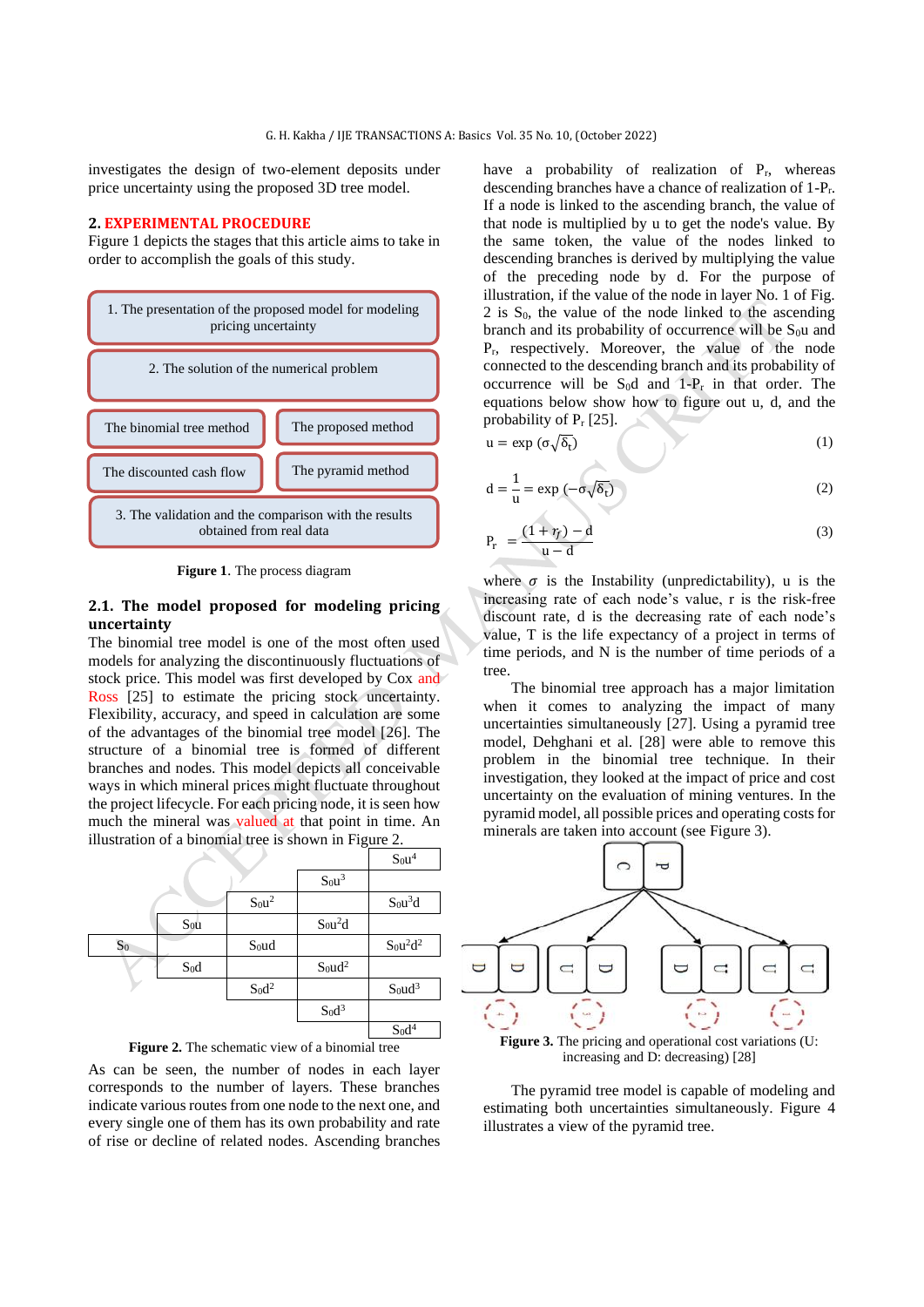#### G. H. Kakha / IJE TRANSACTIONS A: Basics Vol. 35 No. 10, (October 2022)



**Figure 4.** pyramid tree model (U: increasing and D: decreasing) [28]

It is made by multiplying the nodes of the economic value tree and the tree of probabilities, and then discounting them using Eq. (11). The net present value (NPV) will then be found by subtracting this tree from the other two trees and multiplying them.

$$
Pr_{uu} = \frac{1}{4} \frac{(\Delta x_p \Delta x_c + \Delta x_c \vartheta_p \Delta t + \Delta x_p \vartheta_c \Delta t + \rho \sigma_p \sigma_c \Delta t)}{\Delta x_c \Delta x}
$$
 (4)

$$
Pr_{uu} = \frac{1}{4} \frac{\Delta x_p \Delta x_c}{\Delta x_c \Delta x_c + \Delta x_c \partial_p \Delta t - \Delta x_p \partial_c \Delta t - \rho \sigma_p \sigma_c \Delta t} \tag{5}
$$

$$
Pr_{uu} = \frac{1}{4} \frac{(\Delta x_p \Delta x_c - \Delta x_c \vartheta_p \Delta t + \Delta x_p \vartheta_c \Delta t - \rho \sigma_p \sigma_c \Delta t)}{\Delta x_p \Delta x_c}
$$
(6)

$$
Pr_{uu} = \frac{1}{4} \frac{(\Delta x_p \Delta x_c - \Delta x_c \vartheta_p \Delta t - \Delta x_p \vartheta_c \Delta t + \rho \sigma_p \sigma_c \Delta t)}{\Delta x_p \Delta x_c}
$$
(7)

$$
Pr_{uu} + Pr_{ud} + Pr_{du} + Pr_{dd} = 1 \tag{8}
$$

In the abovementioned relations,  $\sigma_p$  and  $\sigma_c$  denote the price and cost unpredictability, respectively. Moreover,  $\Delta t$  is the ratio of the life expectancy of a project to the number of time periods, ρ is the correlation between the price and cost data. It is worthy to note that  $\Delta Xp$  and  $\Delta Xc$ are calculated through the multiplication of volatilityin  $\Delta t$  [28].

$$
\vartheta_p = r - \frac{1}{2} \sigma_p^2 \tag{9}
$$

$$
\vartheta_c = r - \frac{1}{2}\sigma_c^2 \tag{10}
$$

$$
\begin{array}{c}\n\text{C} \\
\text{DCF}_{n,k} = BEV_{n,k} + (V/(1+i))\n\end{array} \tag{11}
$$

$$
V = Pr_{uu} \cdot DCF_{n+1,uu} + Pr_{ud} \cdot DCF_{n+1,ud} +
$$
  
\n
$$
Pr_{du} \cdot DCF_{n+1,du} + Pr_{dd} \cdot DCF_{n+1,dd}
$$
\n(12)

As previously stated, the binomial tree model was only capable of investigating one parameter under uncertainty and made the assumption that all other essential values remained constant. Dehghani et al. [28] employ just unpredictability, the yearly increasing and decreasing coefficients for prices in their pyramid tree, but the changes in mineral prices are on the spot and should be established upon the quantity of the blocks extracted in a year, unpredictability, and monthly increasing and decreasing coefficients to solve the model. Figure 5 shows an overview of the threedimensional tree model.



**Figure 5.** The 3D tree model for the price of zinc (ZN: The base price of zinc, U: The annual increasing coefficient, D: The annual decreasing coefficient, u: The monthly increasing coefficient, d: The monthly decreasing coefficient)

The priority of the proposed model over the other two models is to simultaneously consider the monthly and annual unpredictability. In the proposed model, the price 3D trees are first created for two elements, as shown in Figure 5. A three-dimensional economic value tree is then generated for all price change situations utilizing pricing trees. Beginning in the second year, for example, there are two prices for every single element. As a result, four value possibilities may be found in the economic value tree. They include: 1) an increase in both elements' prices, 2) an increase in the price of the first element and a decrease in the price of the second element, 3) a decrease in the price of the first element and an increase in the price of the second element; and 4) a decrease in both elements' prices.

Following the construction of a three-dimensional economic value tree using Eqs. (4) to (10), a threedimensional tree of probabilities is constructed, and in the following step, the corresponding multiplication tree is constructed by correspondingly multiplying the nodes of the two trees of economic value and probabilities. In the next phase, you can use Eq.  $(11)$  to figure out how much the project will be value in the future by not taking into account the tree that you bought in the first phase.

#### **2.2. Numerical example**

The blocks of a lead and zinc mine are shown in the following hypothetical cross-section where the lead and zinc cutoff grades are indicated by a number on the left and right side, respectively. Furthermore, the supplementary data is given in Table 1, in order to calculate the economic value of every single block.

The hypothetical grades model of a lead and zinc mine is shown in Figure 6.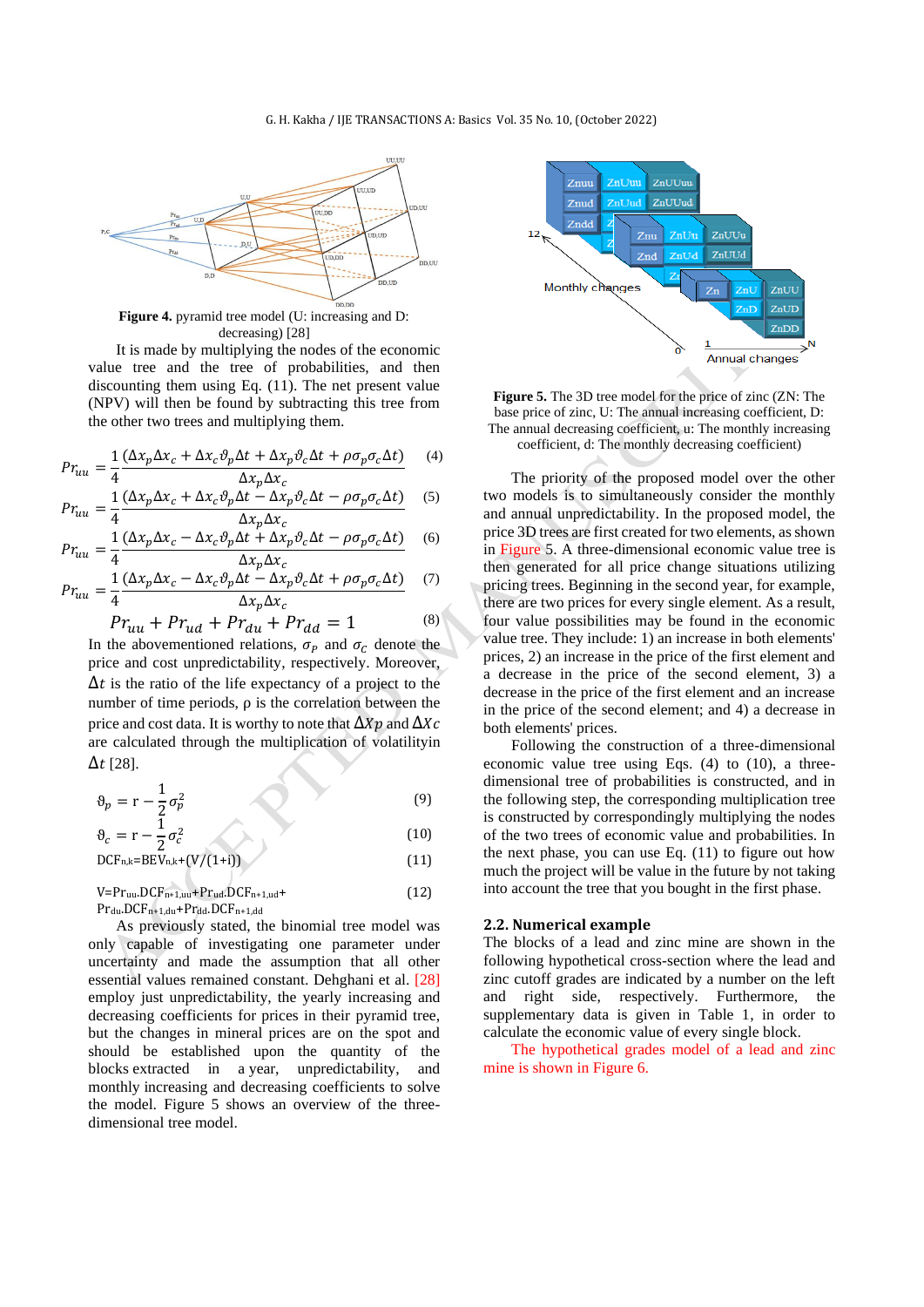

**Figure 6.** The Hypothetical Grades Model of a Lead and Zinc Mine

Osanloo and Ataei [29] examined the equivalent cutoff grade in multi-element deposits. The equations initiated from this research for two-element deposits are as follows:

$$
BEV = TO * [\bar{G}_1 R_1 (P_1 - r_1) + \bar{G}_2 R_2 (P_2 - r_2) - C_r] - (TR * C_m)
$$
 (13)

where  $C_r$  is the cost of condensing and processing,  $C_m$  is the cost of the extraction of each ton ore,  $TO_i$  is the mineral tonnage in blocks, TR<sup>i</sup> is the block tonnage, including tailings and minerals,  $P_2$  is the price of the second element,  $r_2$  is the cost of purifying and selling the second metal,  $R_2$  is the total retrieval of the second metal,  $P_1$  is the price of leading metal,  $r_1$  is the cost of purifying and selling the leading metal,  $R_1$  is the total retrieval of the leading metal,  $g_1$  is the mean cutoff grade concerning the leading metal, and  $g_2$  is mean cutoff grade concerning the second metal [30].

Eq. (4) is initiated by factoring R<sub>1</sub>(P<sub>1</sub>-r<sub>1</sub>) in Eq. (3).  
\n
$$
BEV = TO * \left[ R_1(P_1 - r_1) \left( \bar{G}_1 + \bar{G}_2 \frac{R_2(P_2 - r_2)}{R_1(P_1 - r_1)} \right) \right]
$$
\n
$$
- C_r \left] - (TR * C_m)
$$
\n
$$
f_{eq} = \frac{R_2(P_2 - r_2)}{R_1(P_1 - r_1)} \right)
$$
\n(15)

Equivalent factor feq is used to show the economic valueof the blocks for the two-element deposits as Eq. (6).

$$
BEV = TO * [R_1(P_1 - r_1)(\bar{G}_1 + f_{eq}\bar{G}_2) - C_r] - (TR * C_m)
$$
\n(16)

On the basis of relations (13) and (17), Table 1 and considering zinc as the leading metal and lead as the second metal, one can turn the supposable cutoff grade model into the cutoff grade model equivalent to Figure 7. **TABLE 1.** The information required for the problem.

| <b>Description</b>                   | Amount<br>for lead | <b>Amount for</b><br>zinc | unit                           |
|--------------------------------------|--------------------|---------------------------|--------------------------------|
| Total<br>retrieval                   | 80                 | 85                        | %                              |
| <b>Block</b><br>dimension            | $10*10*5$          | $10*10*5$                 | Meter                          |
| Cut off limit                        | 1.4                | 1.48                      | %                              |
| <b>Density</b>                       | 10                 | 7                         | T <sub>on/m</sub> <sup>3</sup> |
| Price in the<br>beginning of<br>2013 | 2224.5             | 1986.21                   | Dollar/ton                     |
| The cost of<br>extraction            | 1                  | 1                         | Dollar/ton                     |
| <b>Processing</b><br>cost            | 63                 | 63                        | Dollar/ton                     |

| <b>Risk-free</b><br>rate            |      |                            | $\%$ |
|-------------------------------------|------|----------------------------|------|
| $\mathbf{F}_{\mathbf{e}\mathbf{q}}$ | 1.05 | Equivalent<br>cutoff grade | 2.9  |



**Figure 7.** The equivalent grade model

Based on the data available in Table 1, the materials' mean density  $(3 \text{ ton/m}^3)$ , and the equivalent grade model, the block economic value model is in the form of Figure 8.

In this case, it is anticipated that it will take one year to extract each of the three blocks. As a result, the duration of this project will be three years. In Figure 9, Roman shows how to use his "dynamic planning" method to plan mining in this part.



**Figure 8.** The block economic value model(1000 dollars)



Based on Figures 8 and 9 and Eq. (17), a net present value of \$291.53 thousand was derived using the discounted cash flow approach from the extraction of this cross-section.

$$
NPV = \sum_{n=1}^{N} \frac{BEV_n}{(1+i)^n}
$$
\n
$$
(17)
$$

Where  $BEV<sub>n</sub>$  is the sum of economic value of the blocks in year n, i is the discount rate, and N is the project life.

## • **The binomial tree model**

Utilizing price data from 1990 to 2013, the binomial tree approach affecting by pricing uncertainty will be used to obtain the parameters needed to solve the numerical example.

**TABLE 2.** The historical price data on zinc and lead between 1990 and the beginning of 2013 and the calculation of volatility [31]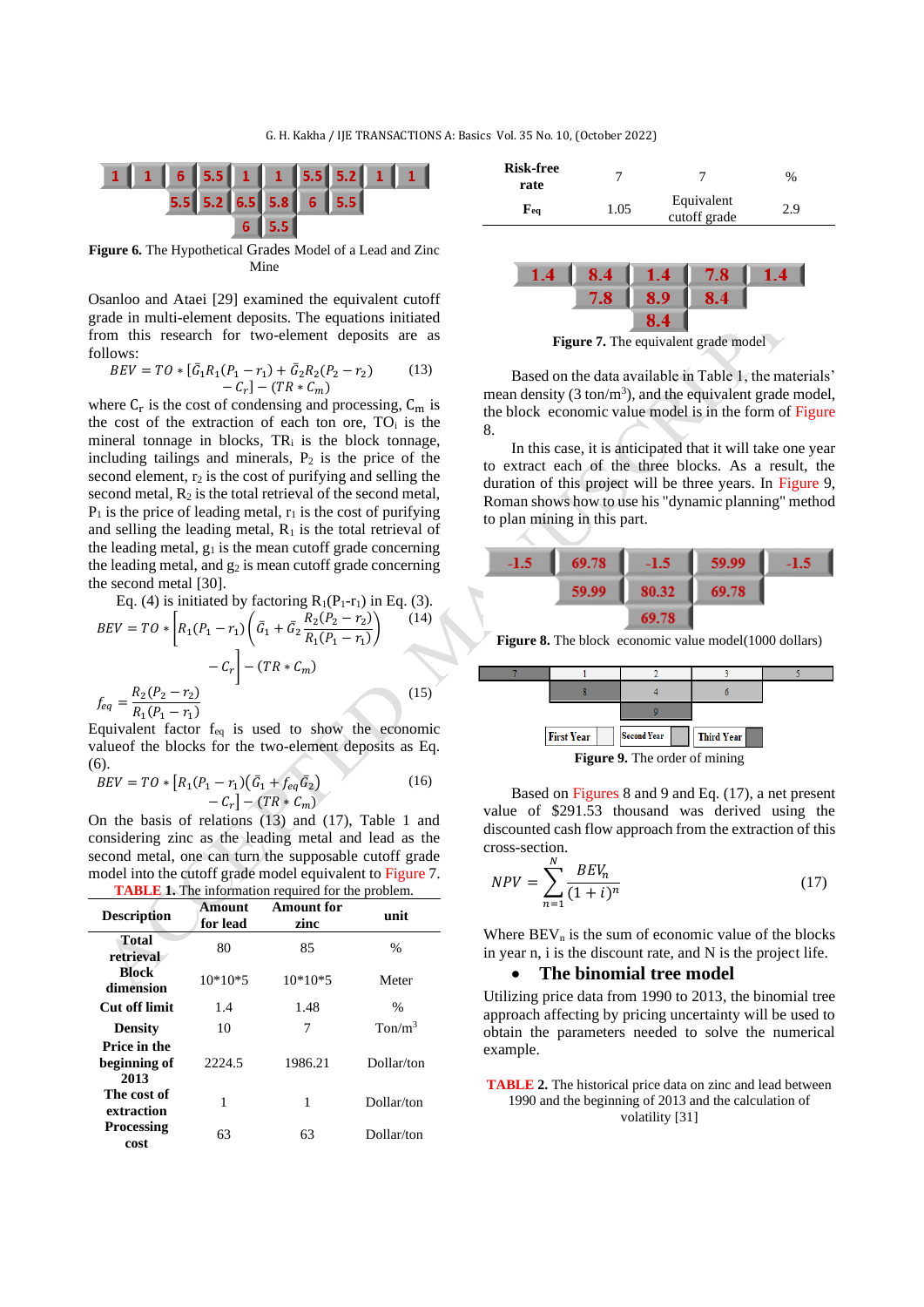| G. H. Kakha / IJE TRANSACTIONS A: Basics Vol. 35 No. 10, (October 2022) |  |
|-------------------------------------------------------------------------|--|
|-------------------------------------------------------------------------|--|

| Year | The<br>price of<br>lead | $LN(Pn+1-$<br>pn) | The<br>price of<br>zinc | $LN(Pn+1-$<br>pn) |
|------|-------------------------|-------------------|-------------------------|-------------------|
| 1990 | 809.5                   | 0.185207          | 1517.92                 | $-0.0872$         |
| 1991 | 557.8                   | $-0.37242$        | 1121.36                 | $-0.3028$         |
| 1992 | 543.51                  | $-0.02595$        | 1241.84                 | 0.102052          |
| 1993 | 407.34                  | $-0.2884$         | 963.96                  | $-0.2533$         |
| 1994 | 548.72                  | 0.29794           | 998.22                  | 0.034924          |
| 1995 | 629.3                   | 0.13702           | 1031.09                 | 0.032398          |
| 1996 | 774.13                  | 0.207132          | 1024.97                 | $-0.00595$        |
| 1997 | 623.06                  | $-0.2171$         | 1314.9                  | 0.249097          |
| 1998 | 526.92                  | $-0.16759$        | 1024.29                 | $-0.24976$        |
| 1999 | 501.77                  | $-0.04891$        | 1075.8                  | 0.049065          |
| 2000 | 454.17                  | $-0.09967$        | 1127.7                  | 0.047116          |
| 2001 | 476.36                  | 0.047702          | 886.82                  | $-0.24029$        |
| 2002 | 452.25                  | $-0.05194$        | 778.9                   | $-0.12976$        |
| 2003 | 514.21                  | 0.128397          | 827.97                  | 0.061094          |
| 2004 | 881.95                  | 0.539504          | 1048.04                 | 0.2357            |
| 2005 | 974.37                  | 0.099656          | 1380.55                 | 0.27556           |
| 2006 | 1288.42                 | 0.279381          | 3266.18                 | 0.861139          |
| 2007 | 2579.12                 | 0.694032          | 3249.73                 | $-0.00505$        |
| 2008 | 2593.32                 | 0.005491          | 1884.83                 | $-0.54473$        |
| 2009 | 1719.44                 | $-0.41094$        | 1658.39                 | $-0.12799$        |
| 2010 | 2148.19                 | 0.222627          | 2160.36                 | 0.264428          |
| 2011 | 2400.71                 | 0.111139          | 2195.53                 | 0.016149          |
| 2012 | 2063.56                 | $-0.15133$        | 1950.02                 | $-0.11858$        |
| 2013 | 0.0751                  | 2224.50           | 0.018389                | 1986.21           |

| <b>TABLE 3.</b> The information required to create binomial tree |  |  |
|------------------------------------------------------------------|--|--|
|                                                                  |  |  |

| The parameters of                                 | The price of | The price of |  |
|---------------------------------------------------|--------------|--------------|--|
| binomial tree                                     | zinc         | lead         |  |
| <b>Volatility</b>                                 | 27.2%        | 26.1%        |  |
| <b>Increasing</b><br>coefficient                  | 1.60%        | 1.58         |  |
| <b>Decreasing</b><br>coefficient                  | 0.62%        | 0.63%        |  |
| The probability of<br>increase                    | 45%          | 46%          |  |
| <b>TABLE 4.</b> The tree of changes of zinc price |              |              |  |

| 2013    | 2014     | 2015      |
|---------|----------|-----------|
| 1986.21 | 3182.399 | `5098.989 |
|         | 1239.64  | 1986.21   |
|         |          | 773.686   |
|         |          |           |

| <b>TABLE 5.</b> The tree of changes of lead price |          |          |
|---------------------------------------------------|----------|----------|
| 2013                                              | 2014     | 2015     |
| 2224.5                                            | 3521.376 | 5574.327 |
|                                                   | 1405.246 | 2224.50  |
|                                                   |          | 887.7127 |

The zinc and lead pricing trees are generated for 2013- 2015 after calculating the binomial tree's necessary parameters and the base year price (Tables 4 and 5). According to Eq. (13) about the economic value of the block and the trees concerning the price of the two elements, the economic value tree has the following form, as shown in Table 6.

**TABLE 6.** The economic value tree for each year (\$1000)

| 2013     | 2014     | 2015     |
|----------|----------|----------|
| 128.2807 | 240.4564 | 335.0613 |
|          | 90.8831  | 128.2807 |
|          |          | 46.65893 |

| <b>TABLE 7.</b> The economic value discount tree (\$1000) |          |          |  |
|-----------------------------------------------------------|----------|----------|--|
| 2013                                                      | 2014     | 2015     |  |
| 419.8029                                                  | 468.5665 | 335.0613 |  |
|                                                           | 110.0699 | 128.2807 |  |
|                                                           |          | 46.65893 |  |

Eventually, after discounting the economic value tree using Eq. (18), the amount of net present value is determined.  $\mathbb{R}^2$ 

$$
DCF_{n,k}
$$
  
=  $BEV_{n,k}$   
+  $\frac{P_r \times DCF_{n+1,k} + (1 - P_r) \times DCF_{n+1,k+1}}{(1+r)}$  (18)

This section's net present value will be \$419.80 thousand dollars if it is extracted using the binomial tree approach to account for zinc and lead pricing uncertainty.

## • **The pyramid tree model**

In light of what has been mentioned so far, a numerical example will be solved using the pyramid tree model in this part. Similar to the parameters of a two-dimensional binomial tree, these parameters already listed in Table 1 are needed to create trees. Afterwards, using price binomial trees for the two elements of lead and zinc (Tables 4 and 5), the economic value tree is created (Table 8).

| <b>TABLE 8.</b> The 3D economic value tree for each year |          |          |  |
|----------------------------------------------------------|----------|----------|--|
| 2013                                                     | 2014     | 2015     |  |
| 128.2807                                                 | 240.4564 | 335.0613 |  |
|                                                          | 174.9909 | 241.0051 |  |
|                                                          | 156.3486 | 204.3673 |  |
|                                                          | 90.8831  | 222.337  |  |
|                                                          |          | 128.2807 |  |
|                                                          |          | 91.6496  |  |
|                                                          |          | 177.3531 |  |
|                                                          |          | 83.29677 |  |
|                                                          |          | 46.65901 |  |

| <b>TABLE 9.</b> The 3D tree of probabilities for each year |          |          |  |
|------------------------------------------------------------|----------|----------|--|
| 2013                                                       | 2014     | 2015     |  |
| 1                                                          | 0.472517 | 0.237791 |  |
|                                                            | 0.092562 | 0.068924 |  |
|                                                            | 0.087438 | 0.042277 |  |
|                                                            | 0.347483 | 0.16664  |  |
|                                                            |          | 0.182204 |  |
|                                                            |          | 0.013352 |  |
|                                                            |          | 0.051086 |  |
|                                                            |          | 0.111076 |  |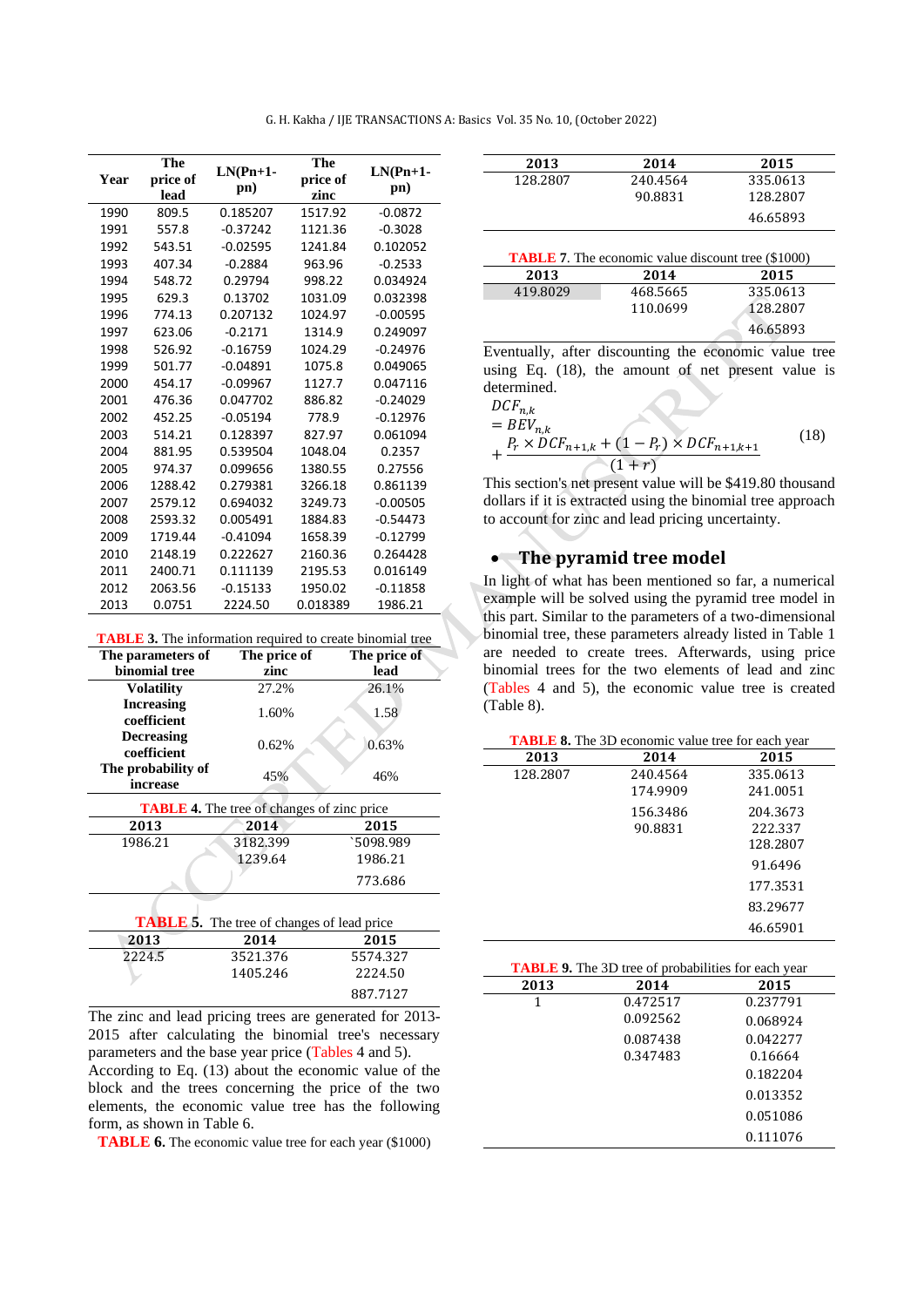| 0.12665 |  |
|---------|--|
|---------|--|

**TABLE 10.** A intermediate binomial tree obtained by multiplying the corresponding nodes of economic value .<br>d probabilities

| 2013     | 2014     | 2015     |
|----------|----------|----------|
| 128.2807 | 113.6197 | 79.67441 |
|          | 16.19749 | 16.61101 |
|          | 13.67082 | 8.640079 |
|          | 31.58033 | 37.05025 |
|          |          | 23.37326 |
|          |          | 1.223611 |
|          |          | 9.060326 |
|          |          | 9.252265 |
|          |          | 5.909376 |

In the next step, given the price historical data of lead and zinc in addition to Eqs. (4) to (10), the multivariable tree of probabilities is created (see. Table 9).

In the end, the discounted binomial tree for the model presented by Dehghani et al. will be shown in Table 11. As can be seen, using the pyramid tree developed by Dehghani et al., the net present value resulted from the extraction of the desired cross-section is equal to 215.23 thousand dollars when considering the pricing uncertainty of zinc and lead.

**TABLE 11.** The discounted binomial tree for pyramid model.

| 2013     | 2014     | 2015     |
|----------|----------|----------|
| 215.2318 | 184.9074 | 104.9255 |
|          | 72.65671 | 61.64712 |
|          |          | 24.22197 |

#### • **The three-dimensional recommended model**

This study's model incorporates not just yearly volatility but also monthly volatility owing to the rapid shifts in the price of several elements in recent years, as previously mentioned. The suggested model is used to solve a numerical problem in this section. On average, one block is extracted every four months because the yearly extraction capacity in the given example is equal to three blocks. In order to make the suggested model trees, fourmonth data as well as yearly data must be used.

It is important to develop a pricing tree for the proposed model after computing the parameters associated with the model. For the suggested model in Tables 13 and 14, the lifetime of lead and zinc pricing trees and the mining capacity are assumed to be three years and three blocks each year.

**TABLE 12.** The information required to create the proposed model

| HIOUCI                                         |                      |                      |
|------------------------------------------------|----------------------|----------------------|
| The parameters of annual<br>binomial tree      | The price<br>of zinc | The price of<br>lead |
| <b>Volatility</b>                              | 27.2%                | 26.1%                |
| <b>Increasing coefficient</b>                  | 1.60%                | 1.58                 |
| <b>Decreasing coefficient</b>                  | 0.62%                | 0.63%                |
| The probability of<br>increase                 | 45%                  | 46%                  |
|                                                |                      |                      |
| The parameters of four-<br>month binomial tree | The price<br>of zinc | The price of<br>lead |
| <b>Volatility</b>                              | 14.2%                | 14.8%                |
| <b>Increasing coefficient</b>                  | 1.152%               | 1.158                |
| <b>Decreasing coefficient</b>                  | 0.86%                | 0.86%                |
| The probability of<br>increase                 | 0.71%                | $0.7\%$              |

**TABLE 13.** The zinc pricing tree for the proposed model (ZN: The base price of zinc, U: The annual increasing coefficient, D: The annual decreasing coefficient, u: The 4-month increasing coefficient, d: The 4-month decreasing coefficient)

|                                                                               |               |               |               | ------------                         |               |               |               |               |
|-------------------------------------------------------------------------------|---------------|---------------|---------------|--------------------------------------|---------------|---------------|---------------|---------------|
| Zinc pricing tree for the second year<br>Zinc pricing tree for the first year |               |               |               | Zinc pricing tree for the third year |               |               |               |               |
| <b>BLOCK1</b>                                                                 | <b>BLOCK2</b> | <b>BLOCK3</b> | <b>BLOCK1</b> | <b>BLOCK2</b>                        | <b>BLOCK3</b> | <b>BLOCK1</b> | <b>BLOCK2</b> | <b>BLOCK3</b> |
| Zn                                                                            | Znu           | Znuu          | ZnU           | ZnUu                                 | ZnUdd         | ZnUU          | ZnUUu         | ZnUUuu        |
|                                                                               | Znd           | Znud          | ZnD           | ZnUd                                 | ZnUud         | ZnUD          | ZnUUd         | ZnUUud        |
|                                                                               |               | Zndd          |               | ZnDd                                 | ZnUdd         | ZnDD          | ZnUDd         | ZnUUdd        |
|                                                                               |               |               |               |                                      | ZnDdd         |               | ZnDDd         | ZnUDdd        |
|                                                                               |               |               |               |                                      |               |               |               | ZnDDdd        |

**Table 14.** The Lead pricing tree for the proposed model (Pb: The base price of Lead, U: The annual increasing coefficient, D: The annual decreasing coefficient, u: The 4-month increasing coefficient, d: The 4-month decreasing coefficient)

| Lead pricing tree for the first year |               |               | Lead pricing tree for the second year |               |               |               | Lead pricing tree for the third year |               |
|--------------------------------------|---------------|---------------|---------------------------------------|---------------|---------------|---------------|--------------------------------------|---------------|
| <b>BLOCK1</b>                        | <b>BLOCK2</b> | <b>BLOCK3</b> | <b>BLOCK3</b>                         | <b>BLOCK3</b> | <b>BLOCK3</b> | <b>BLOCK3</b> | <b>BLOCK3</b>                        | <b>BLOCK3</b> |
| Zn                                   | Znu           | Pbuu          | PbUdd                                 | PbUdd         | PbUdd         | PhUUuu        | PhUUuu                               | PhUUuu        |
|                                      | Znd           | Phud          | PbUud                                 | PbUud         | PbUud         | PhUUud        | PhIJUud                              | PhIJUud       |
|                                      |               | Pbdd          | PbUdd                                 | PbUdd         | PbUdd         | PbUUdd        | PbUUdd                               | PbUUdd        |
|                                      |               |               |                                       | PbDdd         | PbDdd         | PhUDdd        | PhUDdd                               | PbUDdd        |
|                                      |               |               |                                       |               |               |               | PhDDdd                               | PbDDdd        |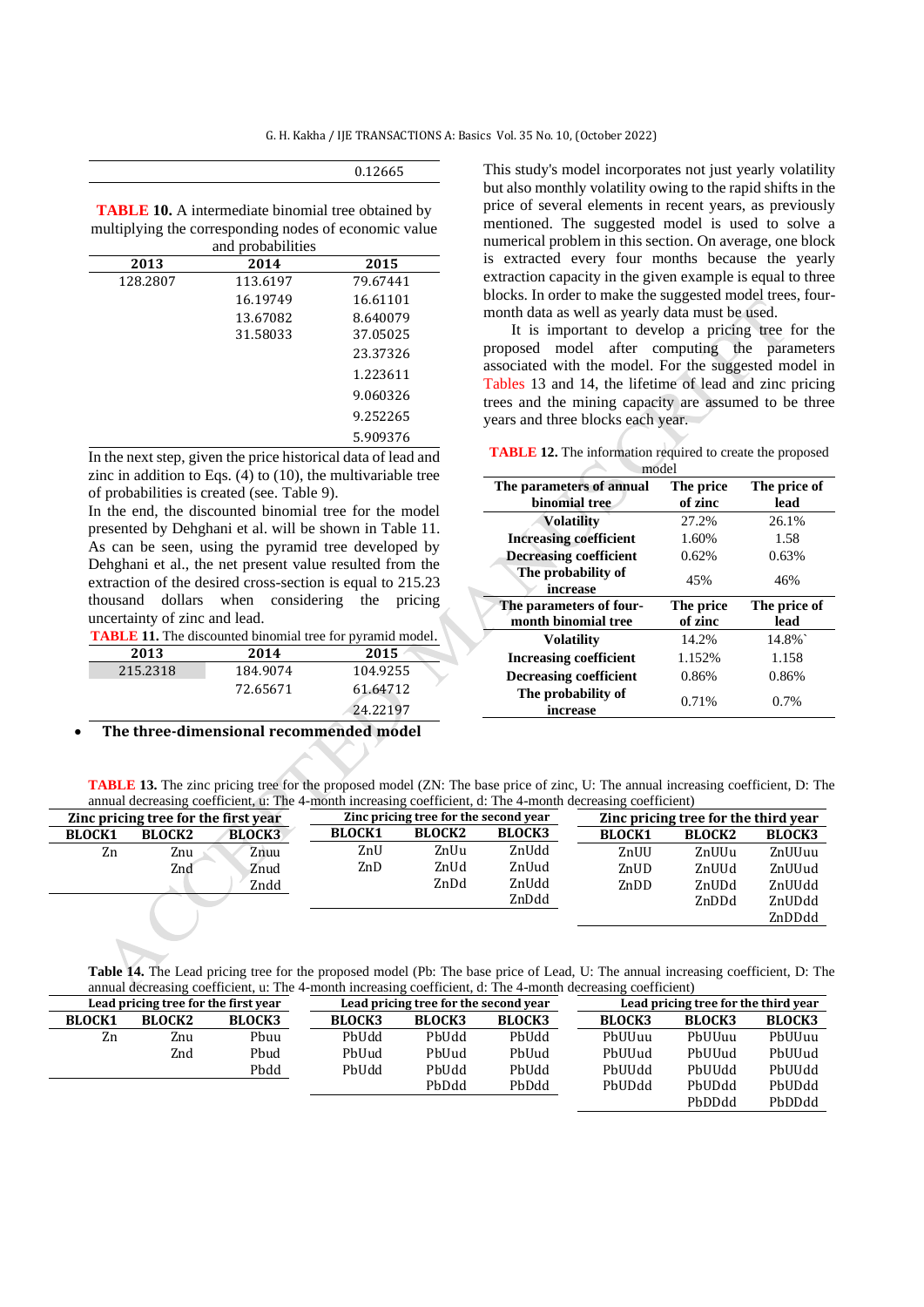In light of what has been discussed regarding the suggested model, the hypothetical scenario using the described model will now be resolved. The pricing tree for zinc and lead has been built for the proposed model, as shown in Tables 3, 10 and 11.

**TABLE 15.** The zinc pricing tree for the proposed model.

| Zinc pricing tree for the first year |               |               | Zinc pricing tree for the second year |               |               | Zinc pricing tree for the third year |               |               |
|--------------------------------------|---------------|---------------|---------------------------------------|---------------|---------------|--------------------------------------|---------------|---------------|
| <b>BLOCK1</b>                        | <b>BLOCK2</b> | <b>BLOCK3</b> | <b>BLOCK1</b>                         | <b>BLOCK2</b> | <b>BLOCK3</b> | <b>BLOCK1</b>                        | <b>BLOCK2</b> | <b>BLOCK3</b> |
| 1,986.21                             | 2288.268      | 2636.261      | 3182.39                               | 3666.37       | 4223.942      | 5098.989                             | 5874.43       | 6767.798      |
|                                      | 1724.025      | 1986.21       | 1239.64                               | 2762.31       | 3182.399      | 1986.21                              | 4425.909      | 5098.989      |
|                                      |               | 1496.449      |                                       | 1076.00       | 2397.681      | 773.6886                             | 1724.025      | 3841.677      |
|                                      |               |               |                                       |               | 933.9689      |                                      | 671.5596      | 1496.449      |
|                                      |               |               |                                       |               |               |                                      |               | 582.9119      |
|                                      |               |               |                                       |               |               |                                      |               |               |

|                                      |               |               |               |                                       | <b>TABLE 16.</b> The lead pricing tree for the proposed model |               |                                      |               |  |
|--------------------------------------|---------------|---------------|---------------|---------------------------------------|---------------------------------------------------------------|---------------|--------------------------------------|---------------|--|
| Lead pricing tree for the first year |               |               |               | Lead pricing tree for the second year |                                                               |               | Lead pricing tree for the third year |               |  |
| <b>BLOCK1</b>                        | <b>BLOCK2</b> | <b>BLOCK3</b> | <b>BLOCK1</b> | <b>BLOCK2</b>                         | <b>BLOCK3</b>                                                 | <b>BLOCK1</b> | <b>BLOCK2</b>                        | <b>BLOCK3</b> |  |
| 2.224.5                              | 2578.172      | 2988.074      | 3521.376      | 4081.237                              | 4730.111                                                      | 5574.327      | 6460.585                             | 7487.75       |  |
|                                      | 1919.345      | 2224.5        | 1405.246      | 3038.316                              | 3521.376                                                      | 2224.5        | 4809.644                             | 5574.327      |  |
|                                      |               |               |               | 1212.475                              | 2621.522                                                      | 887.7127      | 1919.345                             | 4149.861      |  |
|                                      |               | 1656.05       |               |                                       | 1046.149                                                      |               | 765.9368                             | 1656.05       |  |
|                                      |               |               |               |                                       |                                                               |               |                                      | 660.8661      |  |
|                                      |               |               |               |                                       |                                                               |               |                                      |               |  |

After establishing pricing trees for lead and zinc, it is time to develop a value tree. In this regard, for each price determined for a block associated with the first element, all prices associated with that block for the second element are included in the computation of the block's economic value, and the overall structure of the block's economic value tree is produced (see Table. 17). Following the computation of the economic value tree for

the desired example using the given model, a probability tree for this model should be generated. This is accomplished by the usage of Eqs. (4) to (10). Table 18 depicts the probability tree for each block, which corresponds to the economic value tree. Then, the intermediate binomial tree is made by multiplying the relevant nodes from the two trees of economic value and probability.

**TABLE 17.** The economic value tree for the proposed model (\$1000)

|               | <b>First year</b> |               |               | Second year   |               |               | Third vear    |               |
|---------------|-------------------|---------------|---------------|---------------|---------------|---------------|---------------|---------------|
| <b>BLOCK1</b> | <b>BLOCK2</b>     | <b>BLOCK3</b> | <b>BLOCK1</b> | <b>BLOCK2</b> | <b>BLOCK3</b> | <b>BLOCK1</b> | <b>BLOCK2</b> | <b>BLOCK3</b> |
| 69.78         | $-1.5$            | 82.001        | 130.375       | $-1.5$        | 152.301       | $-1.5$        | 181.538       | 243.3131      |
|               | $-1.5$            | 72.731        | 95.905        | $-1.5$        | 135.684       | $-1.5$        | 160.88        | 216.6879      |
|               |                   |               | 84.962        | $-1.5$        | 123.164       | $-1.5$        | 122.347       | 196.628       |
|               | $-1.5$            | 65.746        | 50.493        | $-1.5$        | 99.811        | $-1.5$        | 107.337       | 159.2108      |
|               | $-1.5$            | 70.269        |               | $-1.5$        | 130.199       | $-1.5$        | 156.171       | 144.6356      |
|               |                   |               |               | $-1.5$        | 113.581       | $-1.5$        | 135.513       | 208.3248      |
|               |                   | 60.998        |               | $-1.5$        | 101.062       | $-1.5$        | 96.98         | 181.6996      |
|               |                   |               |               | $-1.5$        |               | $-1.5$        | 81.97         | 161.6396      |
|               |                   | 54.014        |               |               | 77.709        | $-1.5$        | 111.762       | 124.2225      |
|               |                   | 61.535        |               | $-1.5$        | 113.744       |               | 91.104        | 109.6473      |
|               |                   |               |               |               | 97.127        |               | 96.98         | 182.2774      |
|               |                   | 52.264        |               |               | 84.607        |               | 37.561        | 155.6522      |
|               |                   |               |               |               | 61.254        |               | 94.039        | 135.5923      |
|               |                   | 45.279        |               |               | 84.938        |               | 73.381        | 98.17508      |
|               |                   |               |               |               | 68.32         |               | 34.848        | 83.59995      |
|               |                   |               |               |               | 55.8          |               | 19.838        | 136.6763      |
|               |                   |               |               |               | 32.447        |               |               | 110.0511      |
|               |                   |               |               |               |               |               |               | 89.99116      |
|               |                   |               |               |               |               |               |               | 52.57397      |
|               |                   |               |               |               |               |               |               | 37.99885      |

118.4786 91.85344

71.79351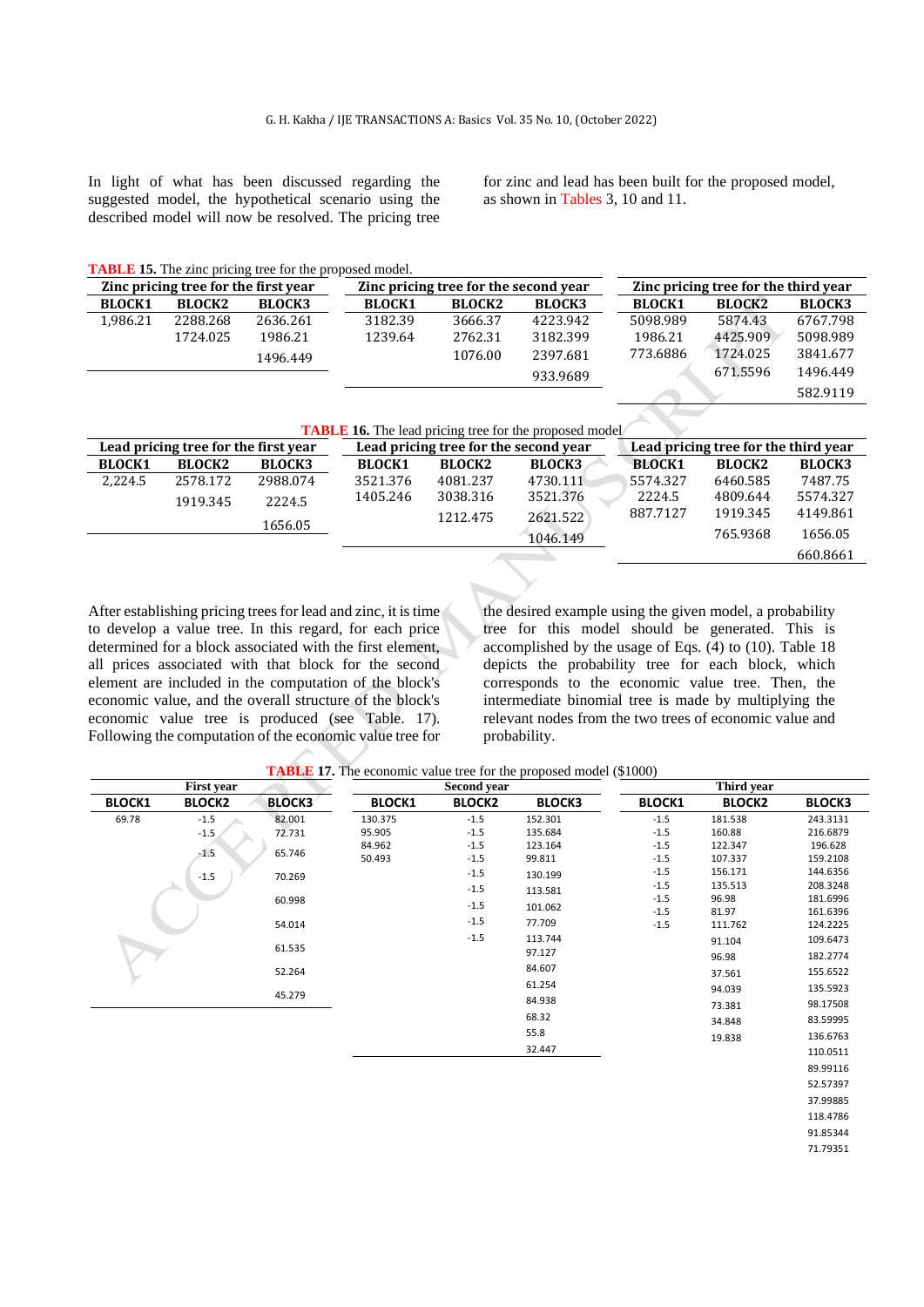| 34.37632 |  |
|----------|--|
| 19.8012  |  |

|               | <b>First year</b> |               |               | <b>Second year</b> |               |                      | Third year                 |                      |
|---------------|-------------------|---------------|---------------|--------------------|---------------|----------------------|----------------------------|----------------------|
| <b>BLOCK3</b> | <b>BLOCK3</b>     | <b>BLOCK3</b> | <b>BLOCK3</b> | <b>BLOCK3</b>      | <b>BLOCK3</b> | <b>BLOCK3</b>        | <b>BLOCK3</b>              | <b>BLOCK3</b>        |
| $\mathbf{1}$  | 0.602733          | 0.359092      | 0.472517      | 0.359092           | 0.2533        | 0.237791             | 0.2533                     | 0.194949             |
|               | 0.096754          | 0.134216      | 0.092562      | 0.134216           | 0.014405      | 0.068924             | 0.014405                   | 0.113992             |
|               | 0.108246          | 0.040448      | 0.087438      | 0.040448           | 0.07406       | 0.184499             | 0.07406                    | 0.080236             |
|               |                   |               | 0.347483      | 0.13931            | 0.095065      | 0.06664              | 0.095065                   | 0.046479             |
|               | 0.192267          | 0.13931       |               | 0.176649           | 0.129678      | 0.111124             | 0.129678                   | 0.059922             |
|               |                   |               |               | 0                  | 0.150683      | 0.013352             | 0.150683                   | 0.064091             |
|               |                   | 0.176649      |               | 0.050663           | 0.024188      | 0.179943<br>0.011076 | 0.024188<br>$\overline{0}$ | 0.042274<br>0.048318 |
|               |                   | 0             |               | 0.09962            | 0             | 0.126652             | 0.079806                   | 0.014561             |
|               |                   |               |               | 0                  | 0.079806      |                      | 0.027062                   | 0                    |
|               |                   | 0.050663      |               |                    | 0.027062      |                      | 0.048067                   | 0.083913             |
|               |                   |               |               |                    | 0.048067      |                      |                            |                      |
|               |                   | 0.09962       |               |                    | 0             |                      | 0                          | 0.050157             |
|               |                   | 0             |               |                    | 0.103685      |                      | 0.103685                   | 0.0636               |
|               |                   |               |               |                    |               |                      | 0                          | 0                    |
|               |                   |               |               |                    | 0             |                      | 0                          | 0                    |
|               |                   |               |               |                    | 0             |                      | 0                          | 0.051995             |
|               |                   |               |               |                    | 0             |                      |                            | 0.018239             |
|               |                   |               |               |                    |               |                      |                            | 0                    |
|               |                   |               |               |                    |               |                      |                            | 0                    |
|               |                   |               |               |                    |               |                      |                            | <sup>0</sup>         |
|               |                   |               |               |                    |               |                      |                            | 0.067278             |
|               |                   |               |               |                    |               |                      |                            | 0                    |
|               |                   |               |               |                    |               |                      |                            | 0                    |
|               |                   |               |               |                    |               |                      |                            | 0                    |
|               |                   |               |               |                    |               |                      |                            | 0                    |
|               |                   |               |               |                    |               |                      |                            |                      |
|               |                   |               |               |                    |               |                      |                            |                      |

|  |  | <b>TABLE 18.</b> The tree of probabilities for the proposed model |  |  |
|--|--|-------------------------------------------------------------------|--|--|
|--|--|-------------------------------------------------------------------|--|--|

The intermediate binomial tree will be discounted in the following phase. This is done by converting the tree to a standard binomial tree, as shown in Table 20. The probability value of the major element (zinc element) as well as the 4-month rate (2 percent) for 4-month periods will then be utilized to discount the standard binomial tree based on the main element (zinc element) and 4 month extraction periods for each block. They show the trees that were discounted each year and how much they were discounted at the end of each year, in Tables 21 and 22.

**TABLE 19.** The intermediate binomial tree obtained through multiplying the corresponding nodes of economic value and probabilities

| <b>First year</b> |               |               |               | <b>Second year</b> |               |               | Third vear    |               |  |
|-------------------|---------------|---------------|---------------|--------------------|---------------|---------------|---------------|---------------|--|
| <b>BLOCK3</b>     | <b>BLOCK3</b> | <b>BLOCK3</b> | <b>BLOCK3</b> | <b>BLOCK3</b>      | <b>BLOCK3</b> | <b>BLOCK3</b> | <b>BLOCK3</b> | <b>BLOCK3</b> |  |
| 69.78             | $-0.9041$     | 29.44605      | 61.60437      | $-0.53864$         | 45.98363      | $-0.35669$    | 45.98363      | 47.43364      |  |
|                   | $-0.14513$    | 9.761619      | 8.877194      | $-0.20132$         | 2.317477      | $-0.10339$    | 2.317477      | 24.70068      |  |
|                   |               |               | 7.428917      | $-0.06067$         | 9.061012      | $-0.27675$    | 9.061012      | 15.77664      |  |
|                   | $-0.16237$    | 2.65929       | 17.54531      | $-0.20897$         | 10.204        | $-0.09996$    | 10.204        | 7.399957      |  |
|                   | $-0.2884$     | 9.789181      |               | $-0.26497$         | 20.25199      | $-0.16669$    | 20.25199      | 8.666857      |  |
|                   |               |               |               | 0                  | 20.41953      | $-0.02003$    | 20.41953      | 13.35174      |  |
|                   |               | 10.77529      |               | $-0.07599$         | 2.345754      | $-0.26991$    | 2.345754      | 7.681168      |  |
|                   |               | 0             |               |                    |               | $-0.01661$    | 0             | 7.810104      |  |
|                   |               |               |               | $-0.14943$         | 0             | $-0.18998$    | 8.919254      | 1.808803      |  |
|                   |               | 3.117536      |               | 0                  | 8.919254      |               | 2.465443      | 0             |  |
|                   |               | 5.206542      |               |                    | 2.465443      |               | 4.661541      | 15.29544      |  |
|                   |               |               |               |                    | 4.661541      |               | 0             | 7.807047      |  |
|                   |               | 0             |               |                    | 0             |               | 9.750485      | 8.623668      |  |
|                   |               |               |               |                    | 9.750485      |               | 0             | 0             |  |
|                   |               |               |               |                    | 0             |               |               |               |  |
|                   |               |               |               |                    |               |               | $\Omega$      | 0             |  |
|                   |               |               |               |                    | 0             |               | 0             | 7.106483      |  |
|                   |               |               |               |                    | 0             |               |               | 2.007222      |  |
|                   |               |               |               |                    |               |               |               |               |  |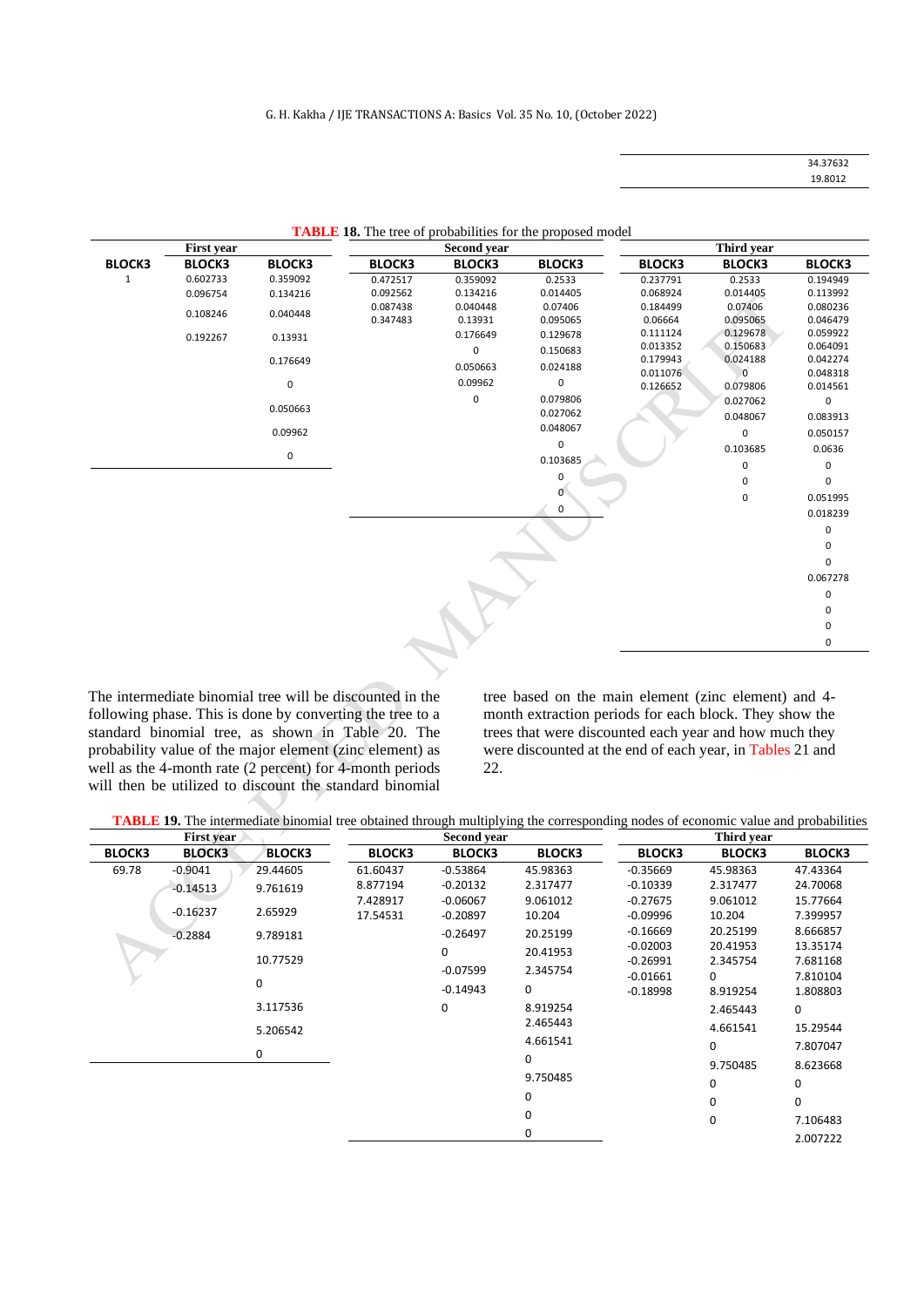#### G. H. Kakha / IJE TRANSACTIONS A: Basics Vol. 35 No. 10, (October 2022)



7.53524

**TABLE 20.** The intermediate standard binomial tree obtained through multiplying the corresponding nodes of economic value and

|                   |               | probabilities |               |                    |               |                   |               |               |
|-------------------|---------------|---------------|---------------|--------------------|---------------|-------------------|---------------|---------------|
| <b>First year</b> |               |               |               | <b>Second year</b> |               | <b>Third year</b> |               |               |
| <b>BLOCK3</b>     | <b>BLOCK3</b> | <b>BLOCK3</b> | <b>BLOCK3</b> | <b>BLOCK3</b>      | <b>BLOCK3</b> | <b>BLOCK3</b>     | <b>BLOCK3</b> | <b>BLOCK3</b> |
| 69.78             | $-1.42983$    | 68.48029      | 70.48156      | $-1.3081$          | 128.1587      | $-0.73682$        | 147.9918      | 191.8403      |
|                   | $-0.07017$    | 28.12907      | 24.97423      | $-0.63542$         | 59.58691      | $-0.39329$        | 70.69794      | 103.0542      |
|                   |               | 2.803223      |               | $-0.06833$         | 17.11281      | $-0.47651$        | 16.51065      | 51.88862      |
|                   |               |               |               |                    | 8.440671      |                   | 9.345174      | 13.95744      |
|                   |               |               |               |                    |               |                   |               | 7.53524       |

**TABLE 21.** The discounted binomial tree (4-month) for every single year

|               | <b>First vear</b> |               |               | Second year   |               |               | Third vear    |               |
|---------------|-------------------|---------------|---------------|---------------|---------------|---------------|---------------|---------------|
| <b>BLOCK3</b> | <b>BLOCK3</b>     | <b>BLOCK3</b> | <b>BLOCK3</b> | <b>BLOCK3</b> | <b>BLOCK3</b> | <b>BLOCK3</b> | <b>BLOCK3</b> | <b>BLOCK3</b> |
| 113.38        | 54.2778           | 68.4802       | 156.5804      | 104.914       | 128.1587      | 260.5559      | 310.9210      | 191.8403      |
|               | 20.3335           | 28.12907      | 60.90663      | 45.7519       | 59.58691      | 125.266       | 157.2383      | 103.0542      |
|               |                   | 2.803223      |               | 14.2524       | 17.11281      | 45.01529      | 56.63752      | 51.88862      |
|               |                   |               |               |               | 8.440671      |               | 21.20979      | 13.95744      |

As can be seen, the net present value resulted from the extraction of the desired cross-section to consider the pricing uncertainty of zinc and lead will be equal to 324.27 thousand dollars using the proposed model.

| <b>TABLE 22.</b> The final discounted binomial tree |          |          |  |  |  |
|-----------------------------------------------------|----------|----------|--|--|--|
| 324.275                                             | 331.2886 | 260.5559 |  |  |  |
|                                                     | 137.1659 | 125.266  |  |  |  |
|                                                     |          | 45.01529 |  |  |  |
|                                                     |          |          |  |  |  |

 $\mathbf{h}$ 

## **2.3. Validation**

Using real prices from 2013 to 2015, the numerical example in this work was solved to test the model (see Table 23).

| <b>TABLE 23.</b> The real pricing data for zinc and lead |  |  |
|----------------------------------------------------------|--|--|
|                                                          |  |  |

| <b>The Extra Community of the Community of the community of the set of the set of the set of the set of the set of the set of the set of the set of the set of the set of the set of the set of the set of the set of the set of</b> |                                                 |                                                            |  |  |  |  |
|--------------------------------------------------------------------------------------------------------------------------------------------------------------------------------------------------------------------------------------|-------------------------------------------------|------------------------------------------------------------|--|--|--|--|
| <b>Years</b>                                                                                                                                                                                                                         | <b>Real price for</b><br>$\text{Zinc}$ (\$/ton) | <b>Real price for</b><br>Lead $(\frac{1}{2} / \text{ton})$ |  |  |  |  |
| $2013(4-month 1)$                                                                                                                                                                                                                    | 1986.21                                         | 2224.50                                                    |  |  |  |  |
| $2013(4-month 2)$                                                                                                                                                                                                                    | 1851.01                                         | 2088.10                                                    |  |  |  |  |
| $2013(4-month 3)$                                                                                                                                                                                                                    | 1893.28                                         | 2106.66                                                    |  |  |  |  |
| $2014(4 \text{-month } 1)$                                                                                                                                                                                                           | 2026.64                                         | 2097.84                                                    |  |  |  |  |

| $2014(4 \text{-month } 2)$ | 2206.17 |       | 2158.59 |
|----------------------------|---------|-------|---------|
| $2014(4 \text{-month } 3)$ | 2250.10 |       | 2029.95 |
| $2015(4 \text{-month } 1)$ | 2113.07 |       | 1859.16 |
| $2015(4 \text{-month } 2)$ | 2043.05 |       | 1821.98 |
| $2015(4 \text{-month } 3)$ | 1638.91 |       | 1682.32 |
| 67.62<br>$-1.5$            | $-1.5$  | 58.13 | $-1.5$  |
| 58.13                      | 77.85   | 67.62 |         |
|                            |         |       |         |

**Figure 10.** The block economic value model based on real prices (\$1000)

Based on the real prices of zinc and lead for the years 2013 to 2015, the net present value of the extraction of the indicated section is 355.14 thousand dollars.

## **3. CONCLUSION**

This paper adopted discounted cash flow, binomial tree, Pyramid tree, and our proposed method to predict the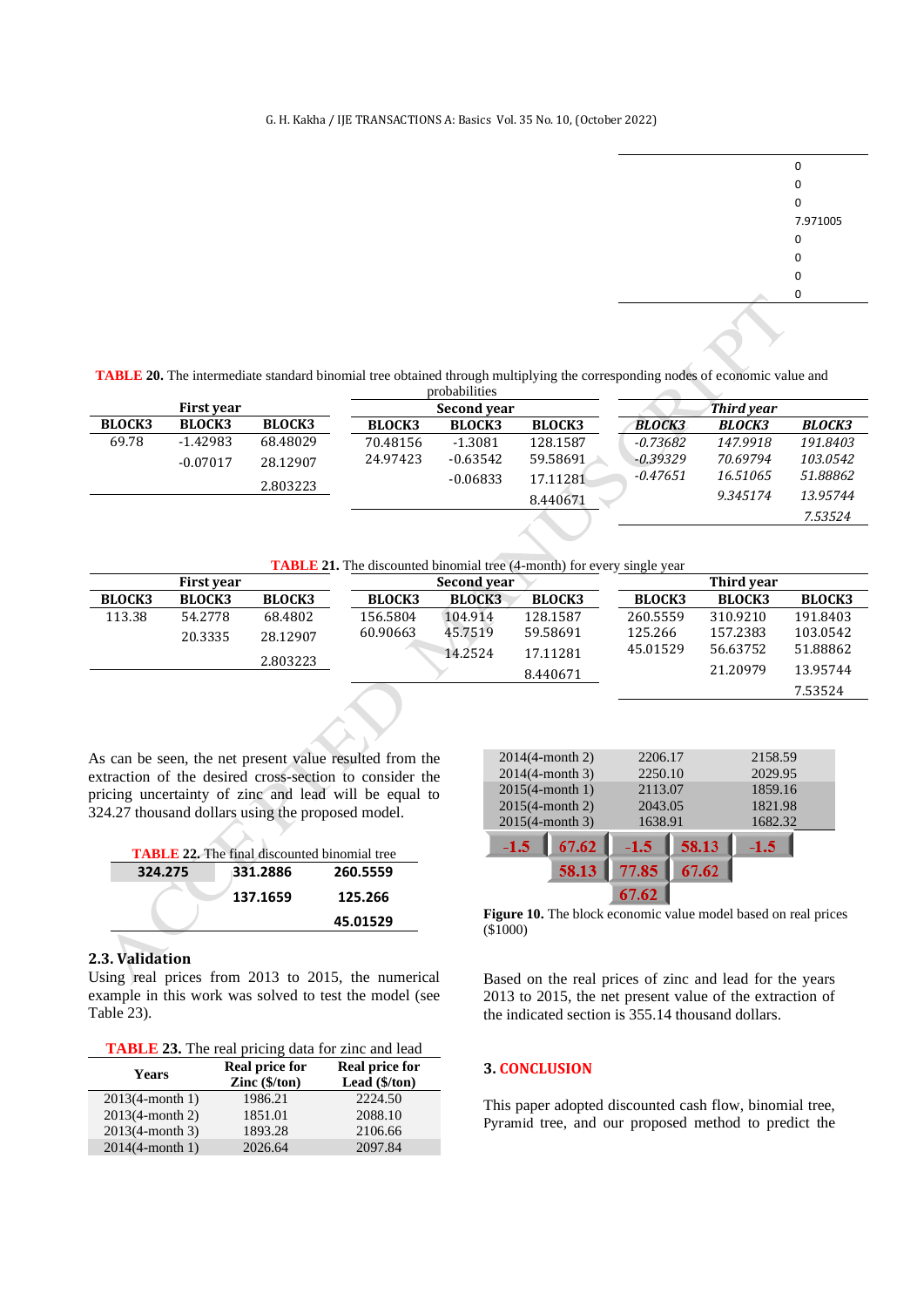price in the future years. The results are presented in Table 24, and the following conclusions can be drawn.

- The proposed method is a practical and suitable approach to account for the price uncertainty of two-element deposits with the closest-to-reality output (8.6%).
- The second best method is the discounted cash flow, with a 17.9% difference from the real data. If the uncertainty is accounted for, the results will improve.
- The third and fourth-best methods are the binomial tree (18.2%) and Pyramid tree (39.4%), respectively.
- The result can be improved, provided that adequate methods are used to include the uncertainty.
- It is recommended that geological and economic uncertainties should be considered simultaneously in future research.

| <b>TABLE 24.</b> The comparison of the evaluation results of different models |                       |                               |                                                     |                                                          |  |  |
|-------------------------------------------------------------------------------|-----------------------|-------------------------------|-----------------------------------------------------|----------------------------------------------------------|--|--|
| Column                                                                        | Method                | Net present<br>value (\$1000) | Difference from the real<br>amount $(D_i)$ (\$1000) | Difference from the real amount<br>(P <sub>i</sub> ) (%) |  |  |
|                                                                               | Real price DCF        | 355.14                        |                                                     |                                                          |  |  |
|                                                                               | Constant price DCF    | 291.53                        | 63.61                                               | 17.9                                                     |  |  |
| 4                                                                             | Binomial tree         | 419.80                        | 64.66                                               | 18.2                                                     |  |  |
|                                                                               | Pyramid tree          | 215.23                        | 139.91                                              | 39.4                                                     |  |  |
|                                                                               | <b>Proposed model</b> | 324.27                        | 30.87                                               | 8.6                                                      |  |  |

### **REFERENCES**

- 1. Dagdelen, K., 2001. Open pit optimization-strategies for improving economics of mining projects through mine planning. *In 17th International Mining Congress and Exhibition of Turkey* (pp. 117-121).
- 2. Johnson, T.B., 1968. Optimum open pit mine production scheduling. University of California, Berkeley.
- 3. Dagdelen, K. and Johnson, T.B. 1986. Optimum open pit mine production scheduling by Lagrangian parameterization. *Proceedings of the 19th International Symposium on Application of Computers and Operations Research in the Mineral Industry* (APCOM '86). SME, Littleton, CO. pp. 127-142. USA.
- 4. Caccetta, L. and Hill, S.P. 2003. An application of branch and cut to open pit mine scheduling. *Journal of Global Optimization*, vol. 27, no. 2-3. pp. doi.org/10.1023/A:1024835022186.
- 5. Boland, N., Dumitrescu, I., Froyland, G. and Gleixner, A.M., 2009. LP-based disaggregation approaches to solving the open pit mining production scheduling problem with block processing selectivity. *Computers & Operations Research*, 36(4), pp.1064- 1089[. doi.org/10.1016/j.cor.2007.12.006.](https://doi.org/10.1016/j.cor.2007.12.006)
- 6. Elkington, T. and Durham, R. 2011. Integrated open pit production capacity optimization. *Journal of Mining Science*, vol. 47, no. 2. pp.177- 190. doi.org/10.1134/S1062739147020055.
- 7. Wang, Q. and Sevim, H. 1992. Enhanced production planning in open pit mining through intelligent dynamic search. Proceedings of the 23rd International Symposium on Application of Computers and Operations Research in the Mineral Industry, Tucson, AZ. *Society for Mining, Metallurgy and Exploration, Littleton*, CO. pp. 461-471. doi.org/10.1007/s11771-018-3841-5.
- Denby, B. and Schofield, D. 1994, Open-pit design and scheduling by use of genetic algorithms. *Transactions of the Institution of Mining and Metallurgy. Section A. Mining Industry*, vol. 103. pp. A21-A26.
- 9. Khan, A. and Niemann-Delius, C. 2014. Production scheduling of open pit mines using particle swarm optimization algorithm. *Advances in Operations Research*, 2014, no. 1. pp. 1-9. [doi.org/10.1155/2014/208502.](https://doi.org/10.1155/2014/208502)
- 10. Sattarvand, J. and Niemann-Delius, C. 2009. Long-term open-pit

planning by ant colony optimization. PhD thesis, *Institut fur Bergbaukunde III, RWTH Aachen University*.

- 11. Shishvan, M.S. and Sattarvand, J. 2015. Long term production planning of open pit mines by ant colony optimization. *European Journal of Operational Research*, vol. 240, no. 3. pp. 825-836[. doi.org/10.1016/j.ejor.2014.07.040.](https://doi.org/10.1016/j.ejor.2014.07.040)
- 12. Abdel Sabour, S.A. and Poulin, R. 2010. Mine expansion decisions under uncertainty. *International Journal of Mining, Reclamation and Environment*, vol. 24, no. 4. pp. 340-349. [doi.org/10.1080/17480931003664991](https://doi.org/10.1080/17480931003664991)
- 13. Dimitrakopoulos, R., Farrelly, C., and Godoy, M. 2002. Moving forward from traditional optimization: grade uncertainty and risk effects in open-pit design. *Mining Technology*, vol. 111, no. 1. pp. 82-88[. doi.org/10.1179/mnt.2002.111.1.82](https://doi.org/10.1179/mnt.2002.111.1.82)
- 14. Marcotte, D. and Caron, J. 2013. Ultimate open pit stochastic optimization. *Computers & Geosciences*, vol. 51. pp. 238-246. [doi.org/10.1016/j.cageo.2012.08.008](https://doi.org/10.1016/j.cageo.2012.08.008)
- 15. Yazdani, M., Kabirifar, K., Fathollahi-Fard, A.M. and Mojtahedi, M., 2021. Production scheduling of off-site prefabricated construction components considering sequence dependent due dates. *Environmental Science and Pollution Research*, pp.1-17. doi.org/10.1007/s11356-021-16285-0
- 16. tahernia, T., ataee-pour, M. (2015). 'A Model for Determination of Block Economic Value in Underground Mining', *Iranian Journal of Mining Engineering,* 10(28), pp. 43-51.doi.org/ [20.1001.1.17357616.1394.10.28.6.1](https://dorl.net/dor/20.1001.1.17357616.1394.10.28.6.1)
- 17. Samis, M., Davis, G.A., Laughton, D., Poulin, R., 2006. "Valuing uncertain as set cash flows when there are no options– a real options approach". *Resources Policy* Vol. 30, No. 4: 285– 298.do[i:10.1016/j.resourpol.2006.03.003.](http://dx.doi.org/10.1016/j.resourpol.2006.03.003)
- 18. Shafiee, S., Topal, E., Nehring, M., 2009. "Adjusted real option valuation to maximize mining project value – a case study using century mine". *In: Project Evaluation Conference*, pp.125–134.
- 19. Dehghani, H., Ataee-pour, M., 2012. "Determination of the effect of operating cost uncertainty on mining project evaluation". *Resources Policy,* Vol. 37, No. 1: 109–117. [doi.org/10.1016/j.resourpol.2011.11.001](https://doi.org/10.1016/j.resourpol.2011.11.001)
- 20. Dehghani, H., Ataee-pour, M., 2012. "The role of economic uncertainty on the block economic value  $-$  a new valuation approach". *Archives of Mining Sciences,* Vol*.* 57, No. 4: 991– 1014. doi.org[/10.2478/v10267-012-0066-6](https://ui.adsabs.harvard.edu/link_gateway/2012ArMiS..57..991D/doi:10.2478/v10267-012-0066-6)
- 21. Mokhtarian Asl, M., & Sattarvand, J. 2018. "Integration of commodity price uncertainty in long-term open pit mine